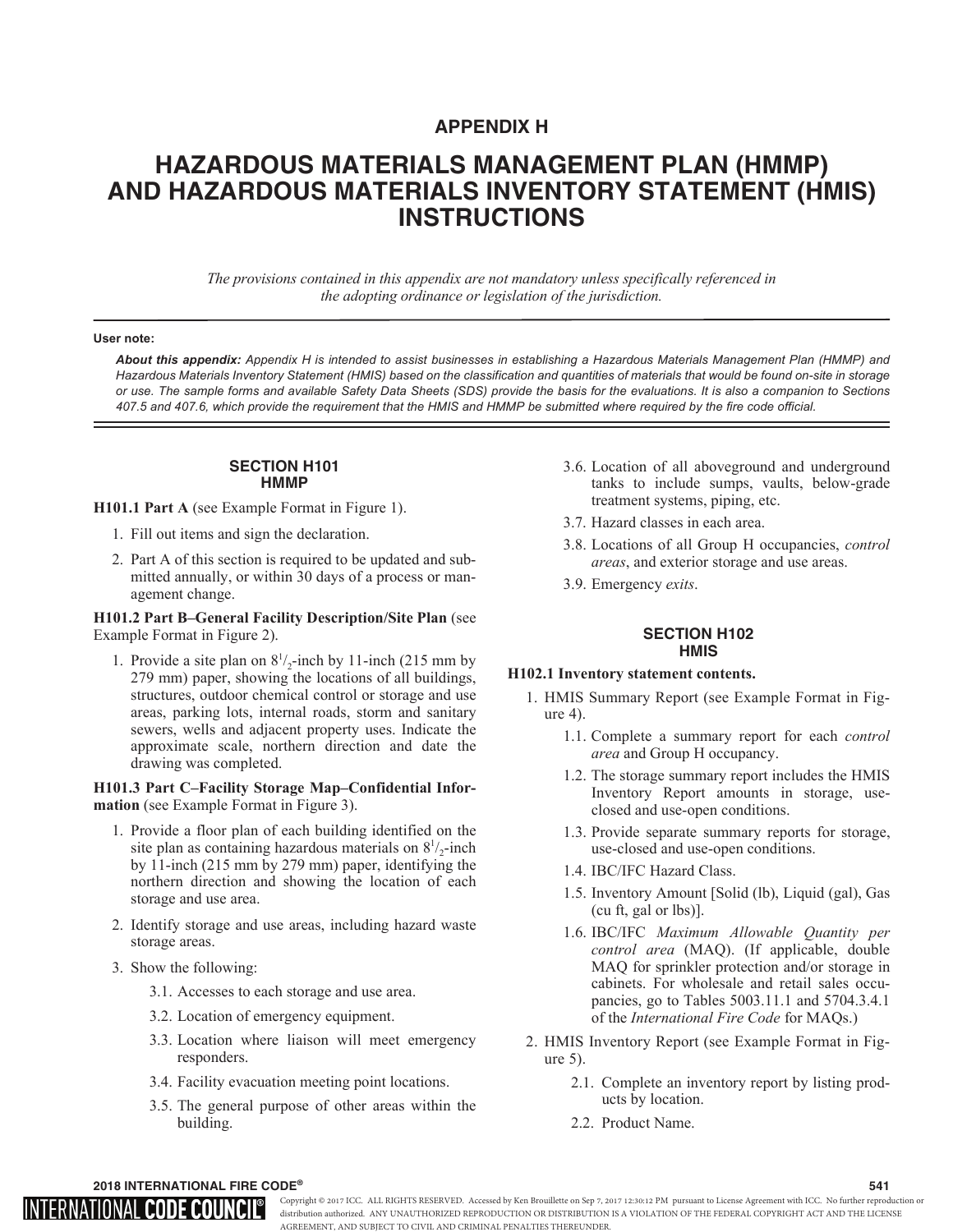- 2.3. Components. (For mixtures specify percentages of major components if available.)
- 2.4. Chemical Abstract Service (CAS) Number. (For mixtures list CAS Numbers of major components if available.)
- 2.5. Location. (Identify the *control area* or, if it is a Group H occupancy, provide the classification, such as H-2 or H-3.)
- 2.6. Container with a capacity of greater than 55 gallons (208 L). (If product container, vessel or tank could exceed 55 gallons, indicate yes in column.)
- 2.7. Hazard Classification. (List applicable classifications for each product.)
- 2.8. Stored. (Amount of product in storage conditions.)
- 2.9. Closed. (Amount of product in use-closed systems.)
- 2.10. Open. (Amount of product in use-open systems.)

Facilities that have prepared, filed and submitted a Tier II Inventory Report required by the U.S. Environmental Protection Agency (USEPA) or required by a state that has secured USEPA approval for a similar form shall be deemed to have complied with this section.

# **SECTION H103 EMERGENCY PLAN**

- 1. Emergency Notification. (See Example Format in Figure 6.)
- 2. Where OSHA or state regulations require a facility to have either an Emergency Action Plan (EAP) or an Emergency Response Plan (ERP), the EAP or ERP shall be included as part of the HMMP.

# **SECTION H104 REFERENCED STANDARD**

ICC IBC—18 International Building Code H102.1



# $\sim$  2018 INTERNATIONAL FIRE CODE®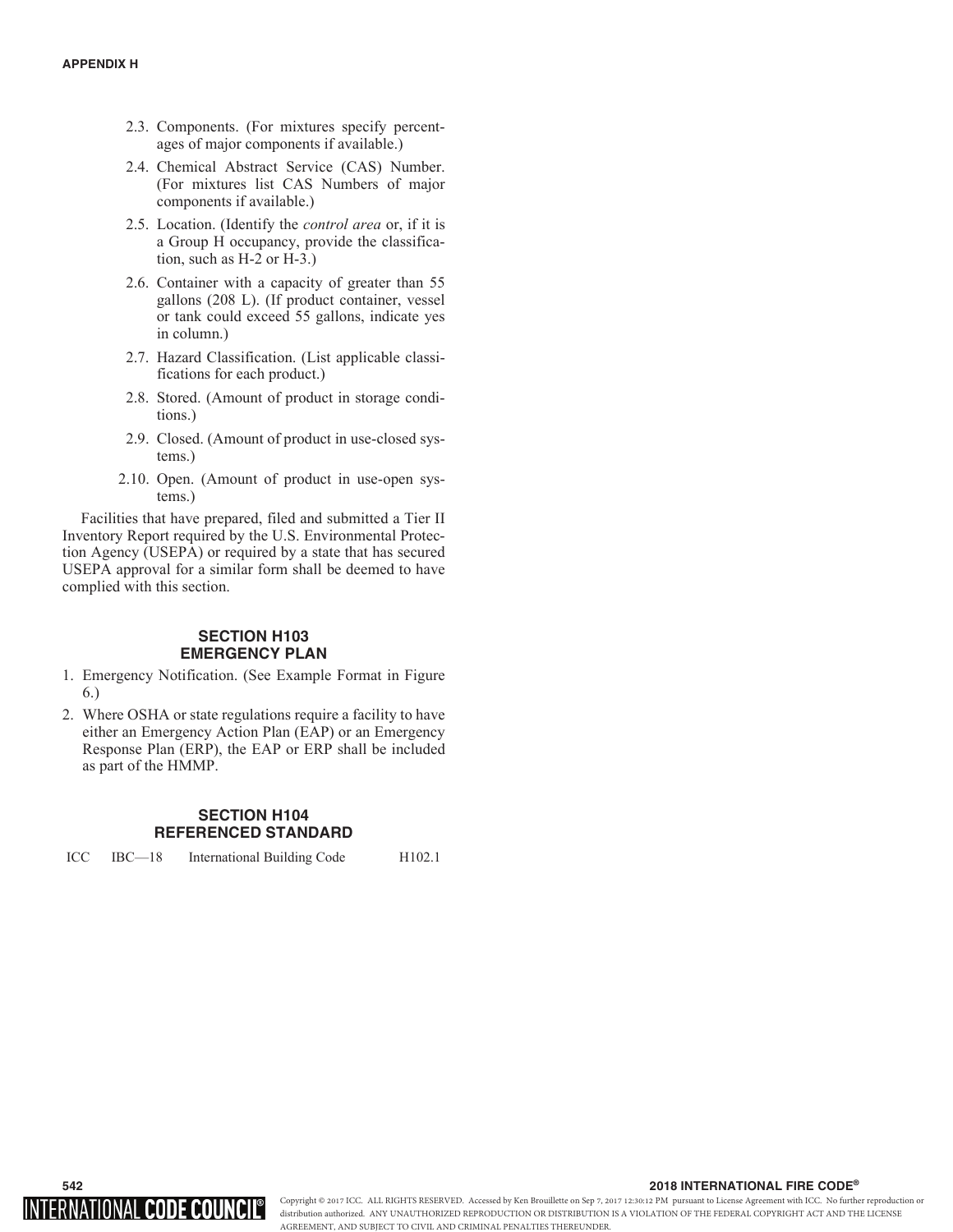#### **FIGURE 1 HAZARDOUS MATERIALS MANAGEMENT PLAN SECTION I: FACILITY DESCRIPTION**

| 2. Person Responsible for the Business<br>Name:                                                                                                                                              | Title: |                           | Phone: |  |  |  |  |
|----------------------------------------------------------------------------------------------------------------------------------------------------------------------------------------------|--------|---------------------------|--------|--|--|--|--|
| 3. Emergency Contacts:                                                                                                                                                                       |        |                           |        |  |  |  |  |
| Name:                                                                                                                                                                                        | Title: | Home Number: Work Number: |        |  |  |  |  |
| <u> 1990 - Johann John Stone, market francuski filozof (</u>                                                                                                                                 |        |                           |        |  |  |  |  |
|                                                                                                                                                                                              |        |                           |        |  |  |  |  |
| 4. Person Responsible for the Application/Principal Contact:<br>Name:<br><u> 1989 - Paris Alexandria, poeta e poeta e poeta establecidad e poeta e poeta e poeta e poeta e poeta e poeta</u> | Title: | Phone:                    |        |  |  |  |  |
| 5. Principal Business Activity:                                                                                                                                                              |        |                           |        |  |  |  |  |
|                                                                                                                                                                                              |        |                           |        |  |  |  |  |
| 6. Number of Employees:                                                                                                                                                                      |        |                           |        |  |  |  |  |
| 7. Number of Shifts: ______________<br>a. Number of Employees per Shift:                                                                                                                     |        |                           |        |  |  |  |  |
|                                                                                                                                                                                              |        |                           |        |  |  |  |  |
|                                                                                                                                                                                              |        |                           |        |  |  |  |  |
| 8. Hours of Operation: ___________                                                                                                                                                           |        |                           |        |  |  |  |  |

**2018 INTERNATIONAL FIRE CODE®** 543

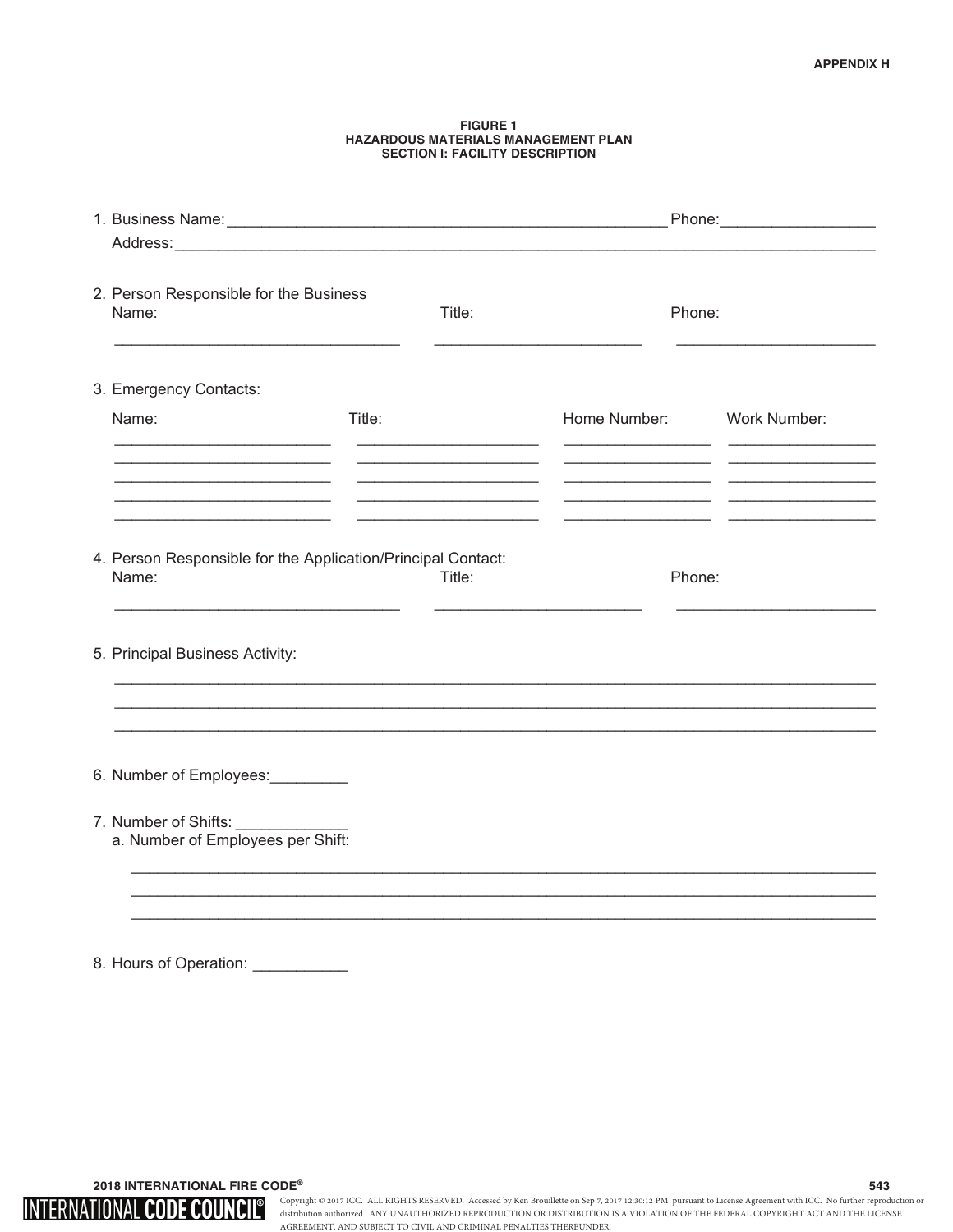**FIGURE 2** HAZARDOUS MATERIALS MANAGEMENT PLAN SECTION I: FACILITY DESCRIPTION



## 2018 INTERNATIONAL FIRE CODE®

Copyright © 2017 ICC. ALL RIGHTS RESERVED. Accessed by Ken Brouillette on Sep 7, 2017 12:30:12 PM pursuant to License Agreement with ICC. No further reproduction or distribution authorized. ANY UNAUTHORIZED REPRODUCTION O AGREEMENT, AND SUBJECT TO CIVIL AND CRIMINAL PENALTIES THEREUNDER.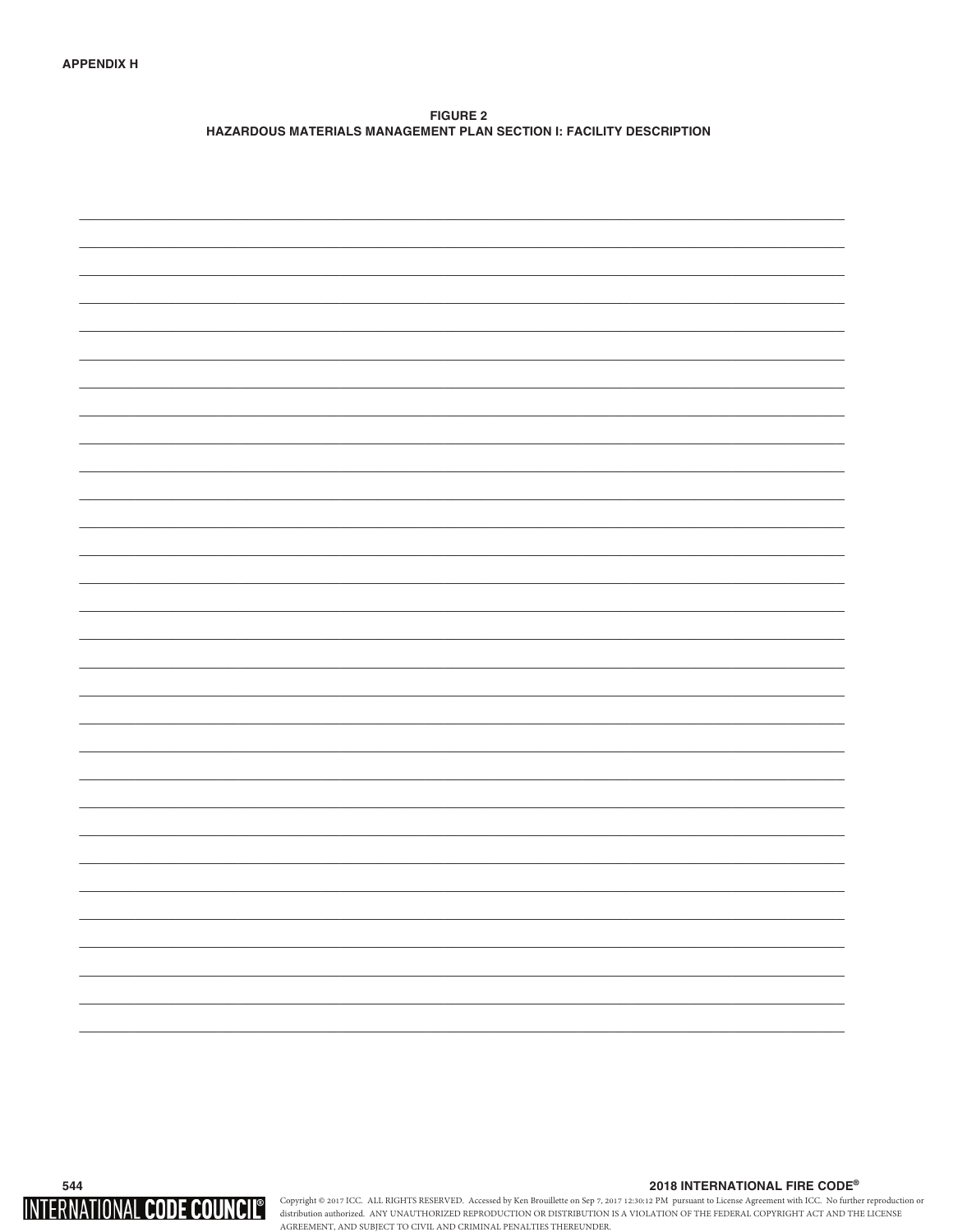**FIGURE 3 HAZARDOUS MATERIALS MANAGEMENT PLAN SECTION I: FACILITY DESCRIPTION PART C-FACILITY MAP** 

| <b>Business Name</b> | <b>Date</b> |
|----------------------|-------------|
| <b>Address</b>       | Page of     |

**2018 INTERNATIONAL FIRE CODE®** 545

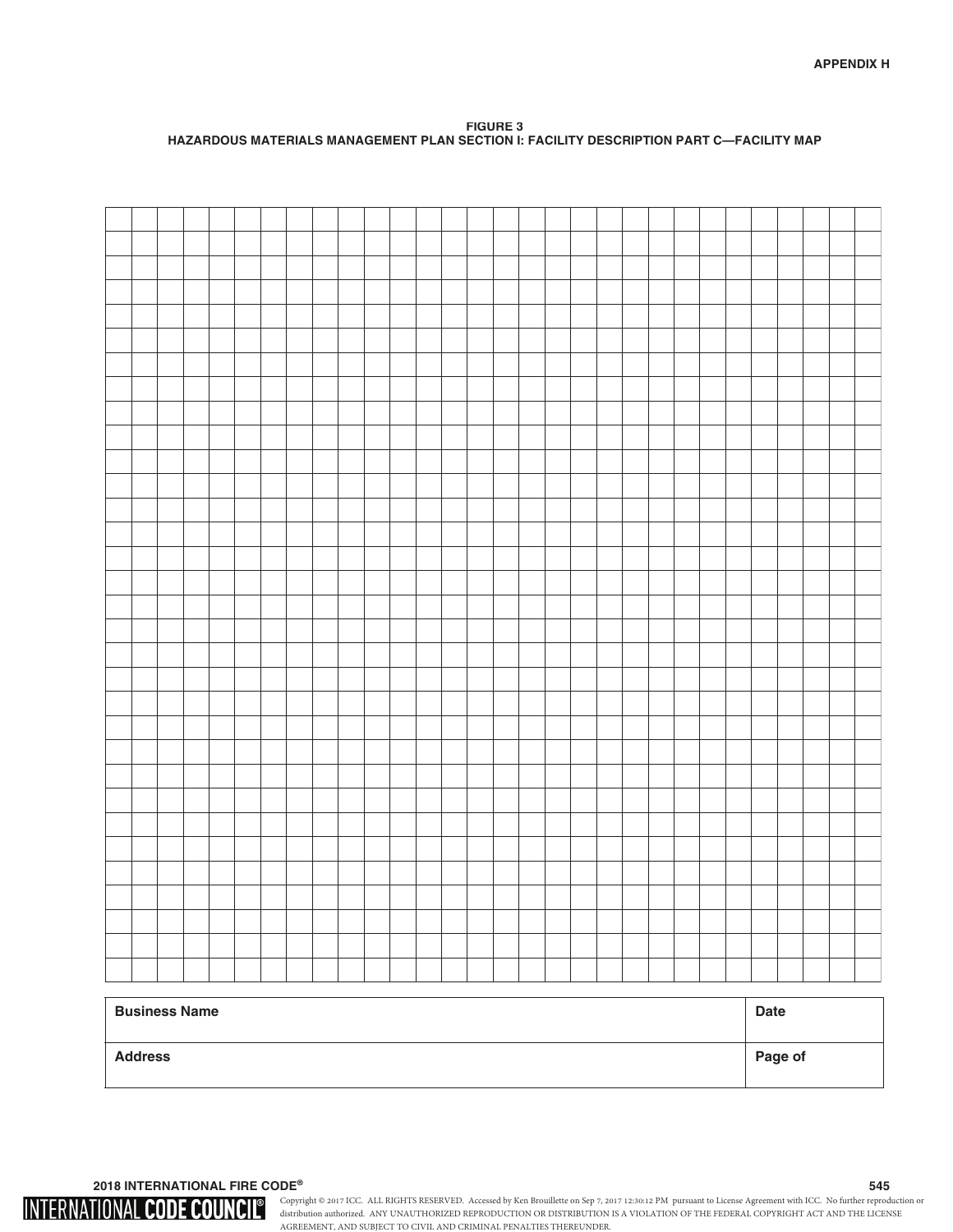| <b>IBC/IFC HAZARD CLASS</b> | <b>HAZARD CLASS</b> |            | <b>INVENTORY AMOUNT</b> |                      | <b>IBC/IFC MAXIMUM ALLOWABLE QUANTITYd</b> |              |                      |  |  |  |
|-----------------------------|---------------------|------------|-------------------------|----------------------|--------------------------------------------|--------------|----------------------|--|--|--|
|                             | (Abbrev)            | Solid (lb) | Liquid (gal)            | Gas (cu ft, gal, lb) | Solid (lb)                                 | Liquid (gal) | Gas (cu ft, gal, lb) |  |  |  |
| Combustible<br>Liquid       | C <sub>2</sub>      |            | $\sqrt{5}$              |                      |                                            | 120          |                      |  |  |  |
|                             | C3A                 |            |                         |                      |                                            | 330          |                      |  |  |  |
|                             | C3B                 |            | 6                       |                      |                                            | 13,200       |                      |  |  |  |
| Combustible Fiber           | Loose/Baled         |            |                         |                      |                                            |              |                      |  |  |  |
| Cryogenics, Flamma-<br>ble  | Cryo-Flam           |            |                         |                      |                                            | 45           |                      |  |  |  |
| Cryogenic, Oxidizing        | $Cryo-OX$           |            |                         |                      |                                            | 45           |                      |  |  |  |
| Flammable Gas               | ${\rm FLG}$         |            |                         |                      |                                            |              |                      |  |  |  |
| (Gaseous)                   |                     |            |                         | 150                  |                                            |              | 1,000                |  |  |  |
| (Liquefied)                 |                     |            |                         |                      |                                            | $30\,$       |                      |  |  |  |
| Flammable Liquid            | F1A                 |            |                         |                      |                                            | 30           |                      |  |  |  |
|                             | F1B & F1C           |            | $\sqrt{5}$              |                      |                                            | 120          |                      |  |  |  |
| Combination (1A, 1B, 1C)    |                     |            | 5                       |                      |                                            | 120          |                      |  |  |  |
| Flammable Solid             | <b>FLS</b>          |            |                         |                      | 125                                        |              |                      |  |  |  |
| Organic Peroxide            | OPU                 |            |                         |                      | $\boldsymbol{0}$                           |              |                      |  |  |  |
|                             | OP1                 |            |                         |                      | 5                                          |              |                      |  |  |  |
|                             | OP <sub>2</sub>     |            |                         |                      | 50                                         |              |                      |  |  |  |
|                             | OP3                 |            |                         |                      | 125                                        |              |                      |  |  |  |
|                             | OP4                 |            |                         |                      | $\rm NL$                                   |              |                      |  |  |  |
|                             | OP <sub>5</sub>     |            |                         |                      | $\rm NL$                                   |              |                      |  |  |  |
| Oxidizer                    | OX4                 |            |                         |                      | $\boldsymbol{0}$                           |              |                      |  |  |  |
|                             | OX3                 |            |                         |                      | 10                                         |              |                      |  |  |  |
|                             | $\rm O X2$          |            |                         |                      | 250                                        |              |                      |  |  |  |
|                             | OX <sub>1</sub>     |            |                         |                      | 4,000                                      |              |                      |  |  |  |

**FIGURE 4** SECTION II—HAZARDOUS MATERIALS INVENTORY STATEMENT (HMIS) SUMMARY REPORT<sup>a</sup> (Storage<sup>b</sup> Conditions)<sup>c</sup>

a. Complete a summary report for each control area and Group H occupancy.

b. Storage = storage + use-closed + use-open systems.

c. Separate reports are required for use-closed and use-open systems.

d. Include increases for sprinklers or storage in cabinets, if applicable.

**(This is an example; add additional hazard classes as needed.)**

# INTERNATIONAL CODE COUNCIL®

## $\sim$  2018 INTERNATIONAL FIRE CODE®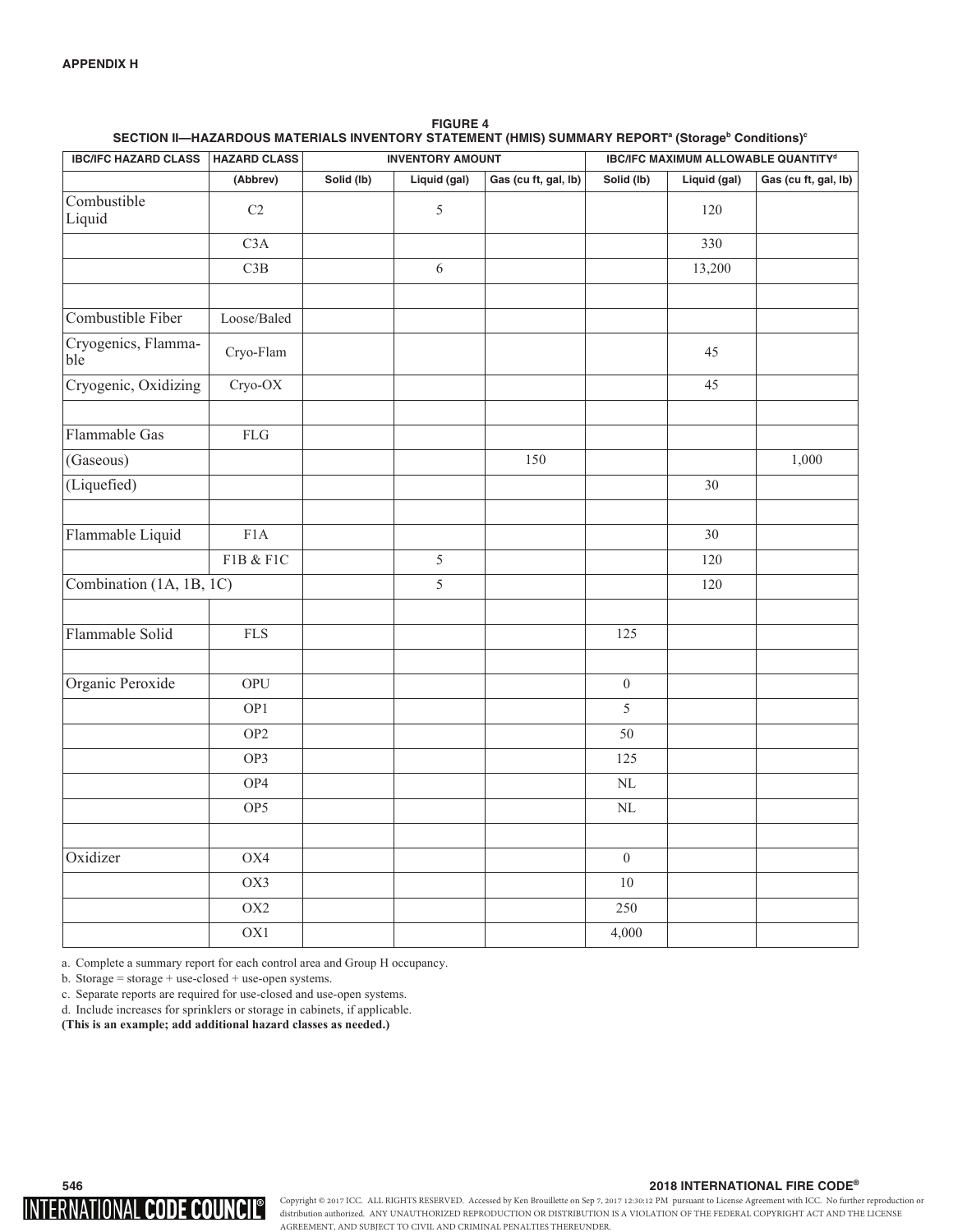#### **FIGURE 5 SECTION II - HAZARDOUS MATERIALS INVENTORY STATEMENT (HMIS) INVENTORY REPORT** *(Sort Products Alphabetically by Location of Product and then Alphabetically by Product Name)*

a. Identify the control area or, if it is a Group H occupancy, provide the classification, such as H-2, H-3, etc.

b. If the product container, vessel or tank could exceed 55 gallons, indicate yes in the column.

c. Specify percentages of main components if available.

d. In cubic feet, gallons or pounds.

**(This is an example; add additional hazard classes as needed.)**

 $\,$  2018 INTERNATIONAL FIRE CODE®  $\,$  547  $\,$